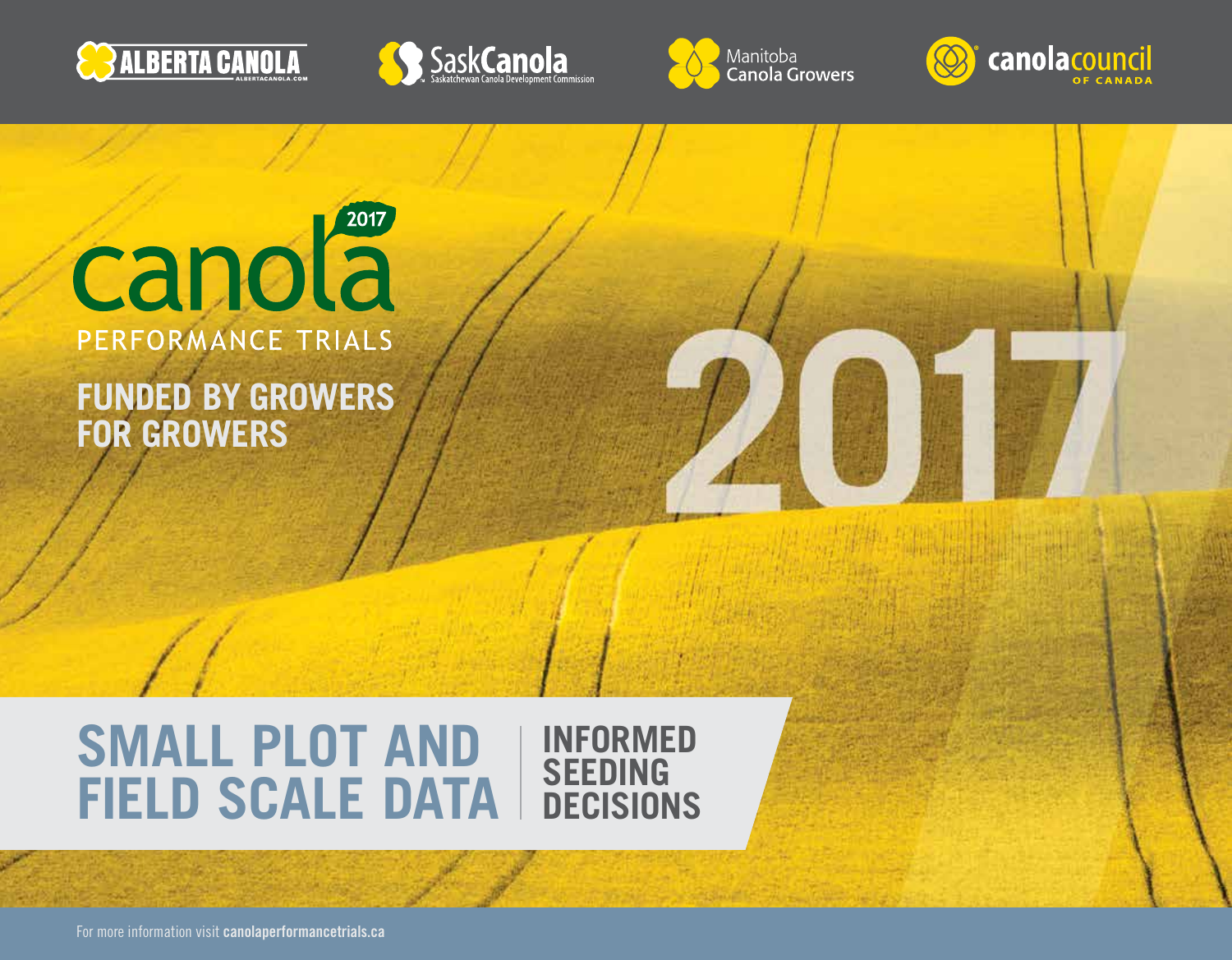## **THE NEXT GENERATION IN VARIETY EVALUATION**

Canola Performance Trials (CPT) represent the next generation in variety evaluation for western Canadian canola growers. The trials provide:

- **Relevant, unbiased and timely performance data that reflects actual production practices.**
- **Comparative data on leading varieties and newly introduced varieties.**

The CPT system includes both small plot and large field scale trials. Results in this booklet are based on 10 small plot trials and 45 field scale trials across the Prairies, including 26 standard trials, 12 straight cut trials and seven clubroot-resistant variety trials. Further information, CPT protocols and variety evaluation tools are available online at **[canolaperformancetrials.ca.](http://www.canolaperformancetrials.ca)**

Site distribution is based on seeded acres in Manitoba, Saskatchewan, Alberta and British Columbia.

The small plot system ensures that:

- **All varieties are treated with appropriate commercially associated herbicides and seed treatments.**
- **An independent third-party representative inspects all trials.**
- **Varieties are in blocks based on maturity. That way, harvest occurs at the appropriate time to minimize harvest losses due to maturity differences.**

Field scale comparisons add extra perspective for assessing consistency in variety performance. Comparisons are based on harvested strips of 0.5 to 1.5 acres each. Field scale data is not necessarily replicated in all cases, but the data has been audited to make sure it complies with CPT protocols.

The CPT Technical Committee established protocols and developed research plot designs to ensure that the data is representative. Performance objectives were established to provide guidelines on timely field operations and data collection. All sites are inspected to verify these guidelines were followed to allow a fair comparison among the varieties tested.

Audits of field scale projects give growers the confidence that the protocol was conducted in a scientifically sound manner and that comparisons are appropriate. Qualified professionals with extensive background in conducting field scale research trials perform the audits.

This booklet is one of several sources of information to consider in making the best decisions for your farm.

Also check out the **Canola Variety Selection Guide: Featuring CPT Summary Data**, which was released in the fall of 2017.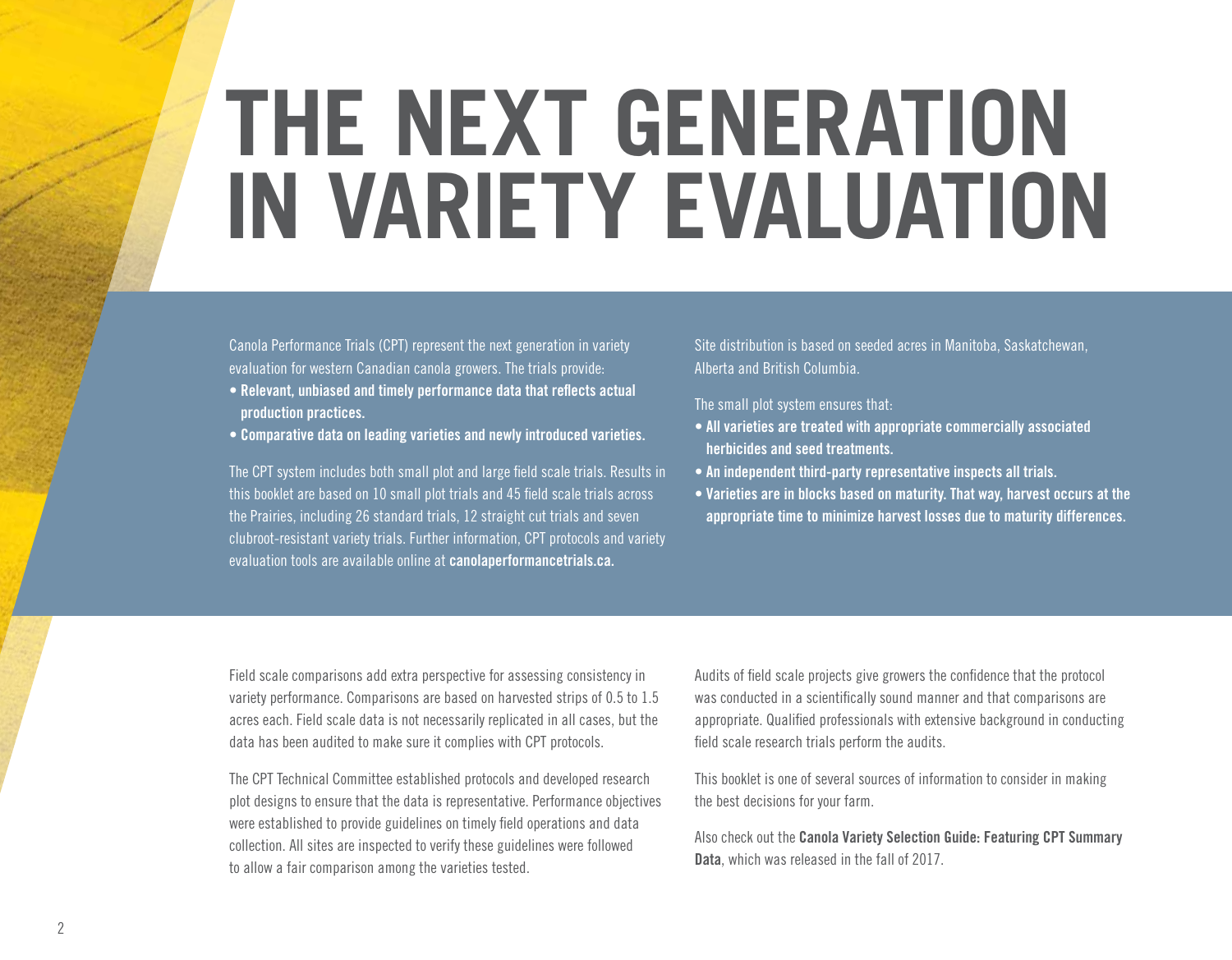# **CPT PROGRAM**

The three Prairie canola grower groups – Alberta Canola Producers Commission (Alberta Canola), the Saskatchewan Canola Development Commission (SaskCanola) and the Manitoba Canola Growers Association – funded the 2017 program. The provincial oilseed specialists and industry scientists provide expertise. The Canola Council of Canada delivers the program.

#### **The B.C. Grain Producers Association conducted trials in the Peace region as its means of participation.**

Haplotech (led by Dr. Rale Gjuric) coordinates the trials under the guidance of the CPT Governance Committee that oversees approval of varieties, protocol design, data collection, analysis and reporting, and financial management. CPT Governance Committee members include: representatives from Alberta Canola, SaskCanola, the Manitoba Canola Growers Association and the B.C. Grain Producers Association; provincial oilseed specialists from Manitoba, Saskatchewan and Alberta; three commercial Canadian Seed Trade Association representatives; and the Canola Council of Canada (CCC). The CCC delivers the program on their behalf. The CCC agronomy specialists provide guidance and assist with quality assurance.

Commercial canola varieties tested in small plot trials had seed provided by Bayer CropScience, BrettYoung Seeds, CANTERRA SEEDS, Cargill, DL Seeds, Proven Seed/CPS, DEKALB, Syngenta and DuPont Pioneer.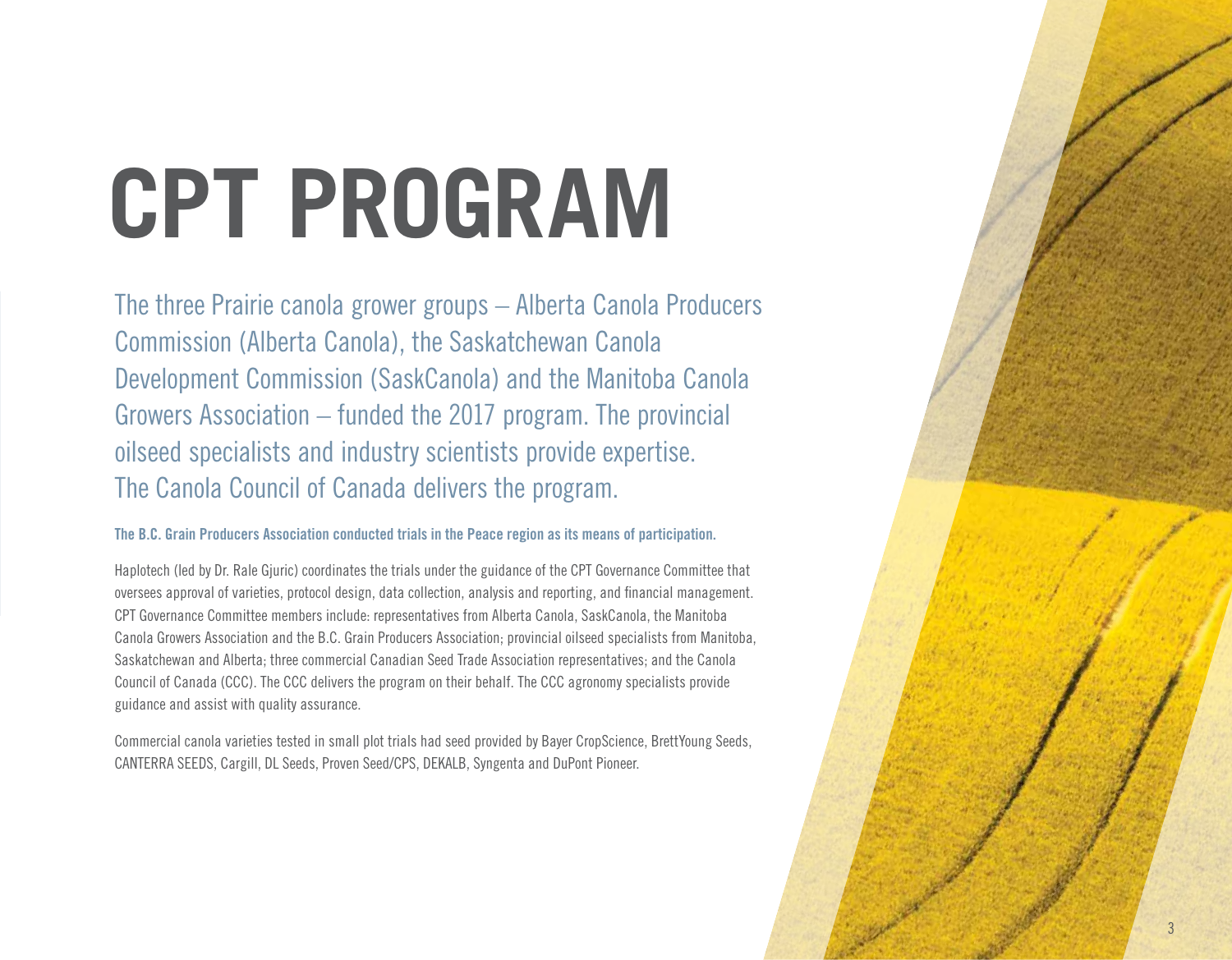## **USING THE TABLES**

Results are organized by short, medium and long season zones. CPT uses the Western Canada Canola/Rapeseed Recommending Committee (WCC/RRC) season zones, which are based on typical frost free days, growing degree days and soil type. Grey wooded soils, for example, are in the short season zone. See Table A for specific numbers for each zone.

| Table A: Season Zones                                                                          |                        |                                 |  |  |  |  |  |  |  |
|------------------------------------------------------------------------------------------------|------------------------|---------------------------------|--|--|--|--|--|--|--|
| <b>Season</b>                                                                                  | <b>Frost Free Days</b> | Growing Degree Days (Base 5°C)* |  |  |  |  |  |  |  |
| <b>Short</b>                                                                                   | $75 - 95$              | $1,100 - 1,450$                 |  |  |  |  |  |  |  |
| <b>Medium</b>                                                                                  | $95 - 115$             | $1,450 - 1,700$                 |  |  |  |  |  |  |  |
| $115+$<br>Long<br>$1.700+$                                                                     |                        |                                 |  |  |  |  |  |  |  |
| $*$ On a base 5°C scale, growing degree days only accumulate on days when highs are above 5°C. |                        |                                 |  |  |  |  |  |  |  |

Small plot and field scale data are presented separately in the following tables. For more detailed performance results, growing conditions and production details for specific trial sites, use the online CPT database at **[canolaperformancetrials.ca](http://www.canolaperformancetrials.ca)**.

The tables include yield, days to maturity, height and lodging scores for each variety. Lodging scores are between 1 and 5, with 1 being no lodging and 5 being completely lodged.

Gross revenue is based on yield multiplied by \$11.45/bu. This is based on \$503.60 per tonne, the March 2018 futures close on September 29, 2017 and a 50-pound bushel weight. Premiums are included in the calculations for specialty market varieties.

In the tables, varieties are listed numerically and alphabetically, starting with Clearfield (CL) varieties, followed by Liberty Link (LL) and Roundup Ready (RR).

Each zone and small plot location is identified on the map on page 5.

- 1. To begin, use the map on page 5. Identify your growing season zone and trial locations closest to your farm.
- 2. To evaluate yield potential, look at all small plot and field scale locations in your growing season zone and the average yield for your zone.
- 3. Consider other information such as maturity, lodging resistance and cost.
- 4. Ask your seed dealer for more information on specific varieties.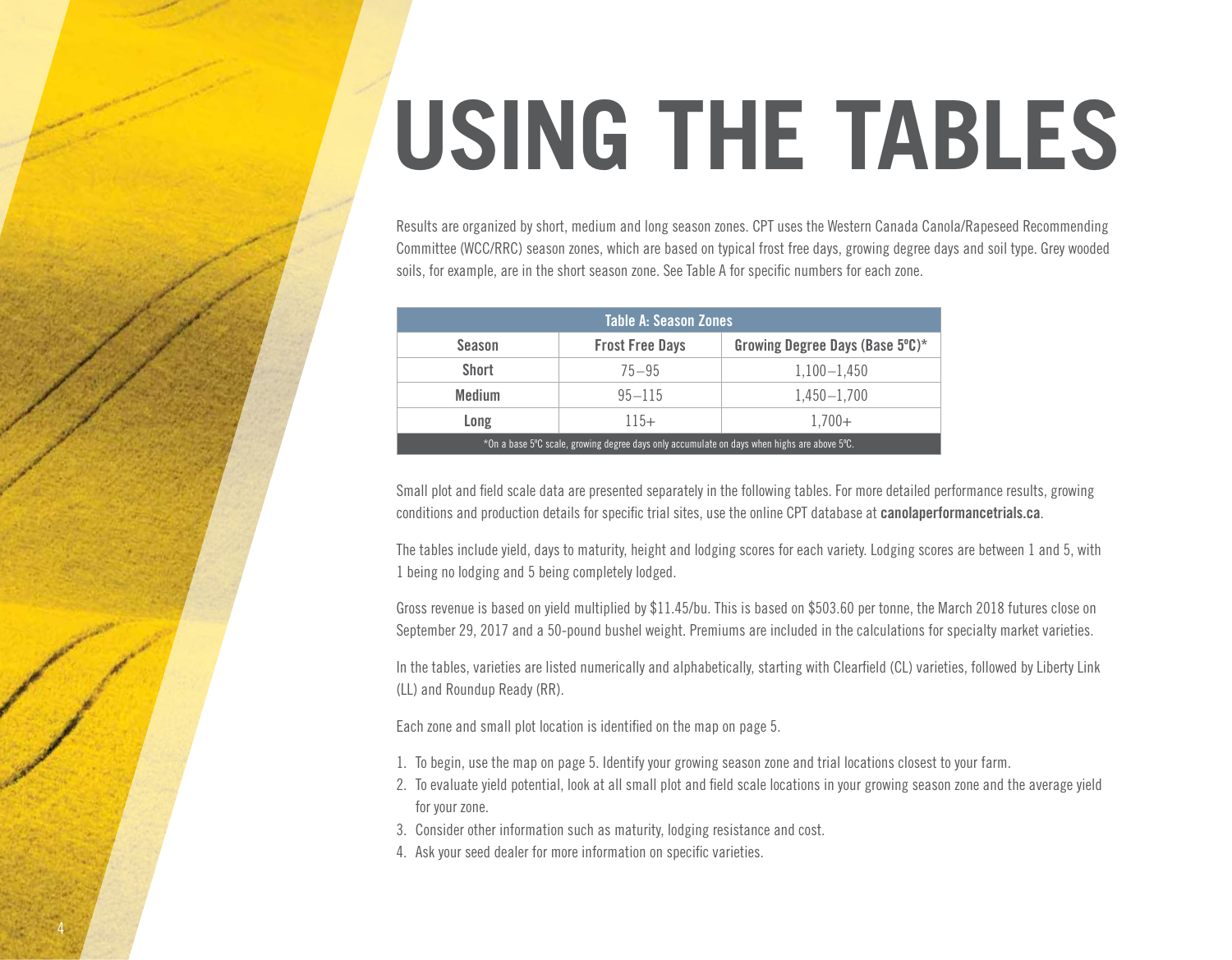### **TOOLS TO HELP YOU MAKE BETTER CHOICES**

**CV** – For coefficient of variation (CV), the lower the CV value, the more reliable the test. For example, if comparing results from two test locations, one with a CV of 4% and the other with a CV of 8%, the test with the CV of 4% can be considered more reliable. There is always variability in research trials. The key is designing and managing experiments so CVs stay within a reasonable range. For the CPT, experience has shown that CVs below 15% indicate good test reliability.

**LSD** – The least significant difference (LSD at a 5% level of statistical significance) for each dataset indicates whether differences between varieties are statistically meaningful. Varieties should only be considered different in yield performance if the numerical difference between them is greater than the LSD value.

Using the sample table below, if the LSD is 5.0, varieties A and B are not statistically different, B and C are not statistically different, but A and C are statistically different. In the yield graphs for each season zone (see page 7), LSD for each variety group is given on the left.

| <b>Variety</b> | Yield (bu./ac.) |
|----------------|-----------------|
|                | 52              |
| R              | 54              |
| C              | 58              |
| <b>LSD</b>     | 5.0             |

#### **Small Plot Locations Throughout Western Canada**

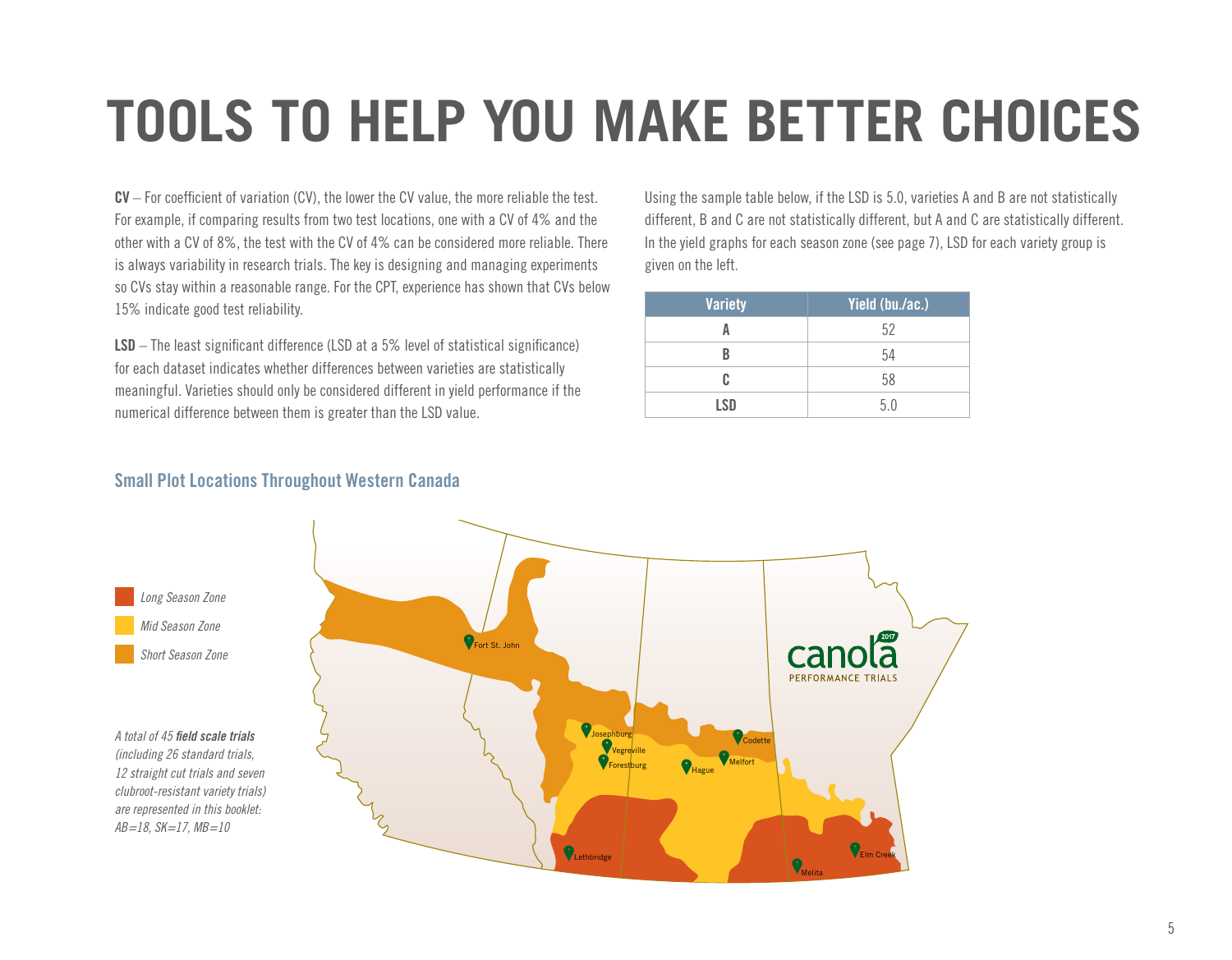#### **Average Results by Season Zone (small plot data)**

|                      | <b>Long Season Zone (3 trials)</b> |                |                  |         |              | <b>Mid Season Zone (5 trials)</b> |                |                  |         | <b>Short Season Zone (2 trials)</b> |                 |                       |                  | <b>Overall Average (All Zones)</b> |              |                 |                       |                  |         |              |                                |                                 |
|----------------------|------------------------------------|----------------|------------------|---------|--------------|-----------------------------------|----------------|------------------|---------|-------------------------------------|-----------------|-----------------------|------------------|------------------------------------|--------------|-----------------|-----------------------|------------------|---------|--------------|--------------------------------|---------------------------------|
| Variety              | Yield (bu./ac.)                    | Yield (% 5440) | Days to Maturity | Lodging | Height (in.) | Yield (bu./ac.)                   | Yield (% 5440) | Days to Maturity | Lodging | Height (in.)                        | Yield (bu./ac.) | <b>Yield (% 5440)</b> | Days to Maturity | Lodging                            | Height (in.) | Yield (bu./ac.) | <b>Yield (% 5440)</b> | Days to Maturity | Lodging | Height (in.) | Disease Tolerance <sup>5</sup> | <b>Distributor</b>              |
| Clearfield           |                                    |                |                  |         |              |                                   |                |                  |         |                                     |                 |                       |                  |                                    |              |                 |                       |                  |         |              |                                |                                 |
| 5545 CL              | 58                                 | 89             | 97.3             | 1.3     | 49.7         | 65                                | 96             | 97.2             | 1.7     | 42.4                                | 64              | 106                   | 98.8             | 1.0                                | 52.2         | 63              | 96                    | 98               | 1.5     | 46.6         | BL                             | BrettYoung                      |
| <b>CS2200 CL</b>     | 58                                 | 90             | 98.1             | 1.1     | 50.6         | 59                                | 89             | 99.8             | 1.6     | 42.2                                | 58              | 96                    | 100.8            | 1.0                                | 49.5         | 59              | 90                    | 100              | 1.4     | 46.2         | BL                             | <b>CANTERRA SEEDS</b>           |
| <b>PV 200 CL</b>     | 60                                 | 92             | 97.6             | 1.2     | 50.4         | 62                                | 93             | 98.4             | 1.7     | 43.3                                | 58              | 97                    | 98.6             | 1.0                                | 51.1         | 61              | 94                    | 98               | 1.4     | 47.0         | BL                             | Proven Seed/CPS                 |
| 46H75                | 61                                 | 94             | 99.9             | 1.2     | 50.8         | 65                                | 96             | 99.8             | 1.6     | 42.8                                | 58              | 96                    | 98.6             | 1.0                                | 49.6         | 62              | 96                    | 100              | 1.4     | 46.6         | BL                             | <b>Dupont Pioneer</b>           |
| <b>LSD</b>           | 9                                  | 14             |                  |         |              | 9                                 | 13             |                  |         |                                     | $\overline{7}$  | 12                    |                  |                                    |              | $\mathsf{q}$    | 13                    |                  |         |              |                                |                                 |
| <b>Liberty Link</b>  |                                    |                |                  |         |              |                                   |                |                  |         |                                     |                 |                       |                  |                                    |              |                 |                       |                  |         |              |                                |                                 |
| 5440                 | 66                                 | 100            | 96.5             | 1.0     | 50.0         | 67                                | 100            | 96.3             | 1.3     | 43.5                                | 60              | 100                   | 100.3            | 1.0                                | 50.0         | 65              | 100                   | 97               | 1.2     | 46.7         | BL                             | <b>Bayer CropScience</b>        |
| L252                 | 70                                 | 106            | 98.1             | 1.1     | 47.8         | 70                                | 105            | 95.9             | 1.4     | 43.2                                | 62              | 104                   | 102.0            | $1.0\,$                            | 49.8         | 68              | 105                   | 98               | 1.3     | 45.9         | BL                             | <b>Bayer CropScience</b>        |
| L241C                | 64                                 | 97             | 95.9             | 1.0     | 48.2         | 65                                | 97             | 95.8             | 1.3     | 42.0                                | 60              | 100                   | 97.9             | 1.0                                | 48.5         | 64              | 98                    | 96               | 1.2     | 45.1         | <b>BL/CR</b>                   | <b>Bayer CropScience</b>        |
| <b>LSD</b>           | 5                                  | 8              |                  |         |              | $\overline{9}$                    | 14             |                  |         |                                     | 5               | 8                     |                  |                                    |              | $\overline{7}$  | 11                    |                  |         |              |                                |                                 |
| <b>Roundup Ready</b> |                                    |                |                  |         |              |                                   |                |                  |         |                                     |                 |                       |                  |                                    |              |                 |                       |                  |         |              |                                |                                 |
| 6074 RR              | 62                                 | 95             | 96.0             | 1.0     | 50.6         | 67                                | 99             | 99.8             | 1.7     | 40.1                                | 63              | 104                   | 101.0            | 1.0                                | 45.5         | 64              | 99                    | 99               | 1.4     | 44.3         | <b>BL/S</b>                    | BrettYoung                      |
| 6076 RR              | 61                                 | 94             | 98.0             | 1.0     | 53.1         | 63                                | 95             | 97.9             | 1.5     | 44.0                                | 60              | 99                    | 99.3             | 1.0                                | 51.3         | 62              | 95                    | 98               | 1.3     | 48.2         | BL/CR/S                        | BrettYoung                      |
| 6080 RR              | 58                                 | 89             | 97.4             | 1.1     | 48.5         | 61                                | 91             | 96.6             | 1.5     | 38.3                                | 57              | 93                    | 99.1             | 1.0                                | 48.4         | 59              | 91                    | 97               | 1.3     | 43.4         | BL                             | BrettYoung                      |
| CS2000               | 60                                 | 92             | 96.1             | 1.0     | 51.0         | 63                                | 94             | 97.6             | 1.7     | 41.4                                | 59              | 98                    | 98.5             | 1.0                                | 51.5         | 61              | 94                    | 97               | 1.4     | 46.3         | <b>BL/CR</b>                   | <b>CANTERRA SEEDS</b>           |
| CS2100               | 58                                 | 90             | 97.3             | 1.8     | 47.4         | 64                                | 97             | 96.9             | 1.8     | 40.0                                | 59              | 99                    | 98.3             | 1.0                                | 46.9         | 62              | 95                    | 97               | 1.6     | 43.6         | BL                             | <b>CANTERRA SEEDS</b>           |
| $V12-1$ <sup>1</sup> | 63                                 | 96             | 96.6             | 1.5     | 48.6         | 63                                | 95             | 96.1             | 1.6     | 40.9                                | 57              | 93                    | 98.9             | 1.0                                | 46.5         | 62              | 95                    | 97               | 1.4     | 44.4         | BL                             | Cargill - VICTORY Hybrid Canola |
| <b>PV 540 G</b>      | 65                                 | 99             | 97.0             | 1.1     | 48.8         | 62                                | 94             | 96.4             | 1.6     | 39.7                                | 59              | 97                    | 97.0             | 1.0                                | 47.9         | 62              | 96                    | 97               | 1.3     | 44.1         | BL                             | Proven Seed/CPS                 |
| <b>PV 581 GC</b>     | 60                                 | 93             | 97.1             | 1.3     | 52.9         | 64                                | 97             | 99.0             | 1.5     | 43.2                                | 58              | 95                    | 101.5            | 1.0                                | 52.1         | 62              | 95                    | 99               | 1.3     | 47.9         | BL                             | Proven Seed/CPS                 |
| 74-44 BL             | 58                                 | 89             | 96.5             | 1.0     | 45.9         | 58                                | 87             | 94.9             | 1.7     | 38.8                                | 60              | 99                    | 97.5             | 1.0                                | 45.7         | 58              | 90                    | 96               | 1.4     | 42.3         | BL                             | DEKALB                          |
| CS2300 <sup>2</sup>  | 65                                 | 100            | 97.5             | 1.3     | 53.9         | 69                                | 103            | 98.2             | 1.5     | 42.4                                | 60              | 100                   | 100.5            | 1.0                                | 50.9         | 66              | 101                   | 99               | 1.3     | 47.5         | BL                             | <b>CANTERRA SEEDS</b>           |
| 6090 RR3             | 62                                 | 95             | 95.5             | 1.3     | 53.9         | 68                                | 101            | 99.1             | 1.5     | 45.1                                | 60              | 100                   | 99.4             | 1.0                                | 52.1         | 64              | 99                    | 98               | 1.4     | 49.2         | <b>BL/CR</b>                   | BrettYoung                      |
| <b>DL1634 RR</b>     | 60                                 | 92             | 98.6             | 1.0     | 54.7         | 64                                | 96             | 99.9             | 1.5     | 43.4                                | 61              | 101                   | 101.5            | 1.0                                | 51.3         | 62              | 96                    | 100              | 1.3     | 48.4         | <b>BL/CR</b>                   | <b>DL</b> Seeds                 |
| 45H33                | 64                                 | 97             | 96.1             | 1.4     | 54.7         | 67                                | 100            | 94.8             | 1.7     | 42.0                                | 60              | 99                    | 97.0             | 1.0                                | 50.7         | 64              | 99                    | 96               | 1.5     | 47.6         | BL/CR                          | <b>Dupont Pioneer</b>           |
| 45M35                | 66                                 | 100            | 96.5             | 1.5     | 48.3         | 69                                | 103            | 96.9             | 1.5     | 40.9                                | 62              | 104                   | 98.3             | 1.0                                | 50.8         | 67              | 102                   | 97               | 1.4     | 45.1         | BL                             | <b>Dupont Pioneer</b>           |
| 4187 RR <sup>4</sup> | 62                                 | 95             | 96.3             | 1.1     | 53.1         | 65                                | 97             | 98.7             | 1.4     | 42.9                                | 59              | 98                    | 102.1            | 1.0                                | 49.5         | 63              | 97                    | 99               | 1.3     | 47.3         | <b>BL/CR</b>                   | BrettYoung                      |
| <b>LSD</b>           | $\overline{7}$                     | 11             |                  |         |              |                                   | 10             |                  |         |                                     | $\Delta$        | $\overline{7}$        |                  |                                    |              | $\sqrt{6}$      | 10                    |                  |         |              |                                |                                 |

<sup>1</sup> Indicates varieties with specialty oil profiles and premiums associated with pricing. <sup>2</sup> Previously was DL1512RR, developed by DL Seeds. <sup>3</sup> Previously was DL1530RR, developed by DL Seeds. <sup>4</sup> Previously was SY4187, d <sup>5</sup> Indicates genetic disease resistance with an "R" or resistant rating to BL = Blackleg or CR = Clubroot and an improved tolerance to sclerotinia "S", as based on variety descriptions submitted to CFIA.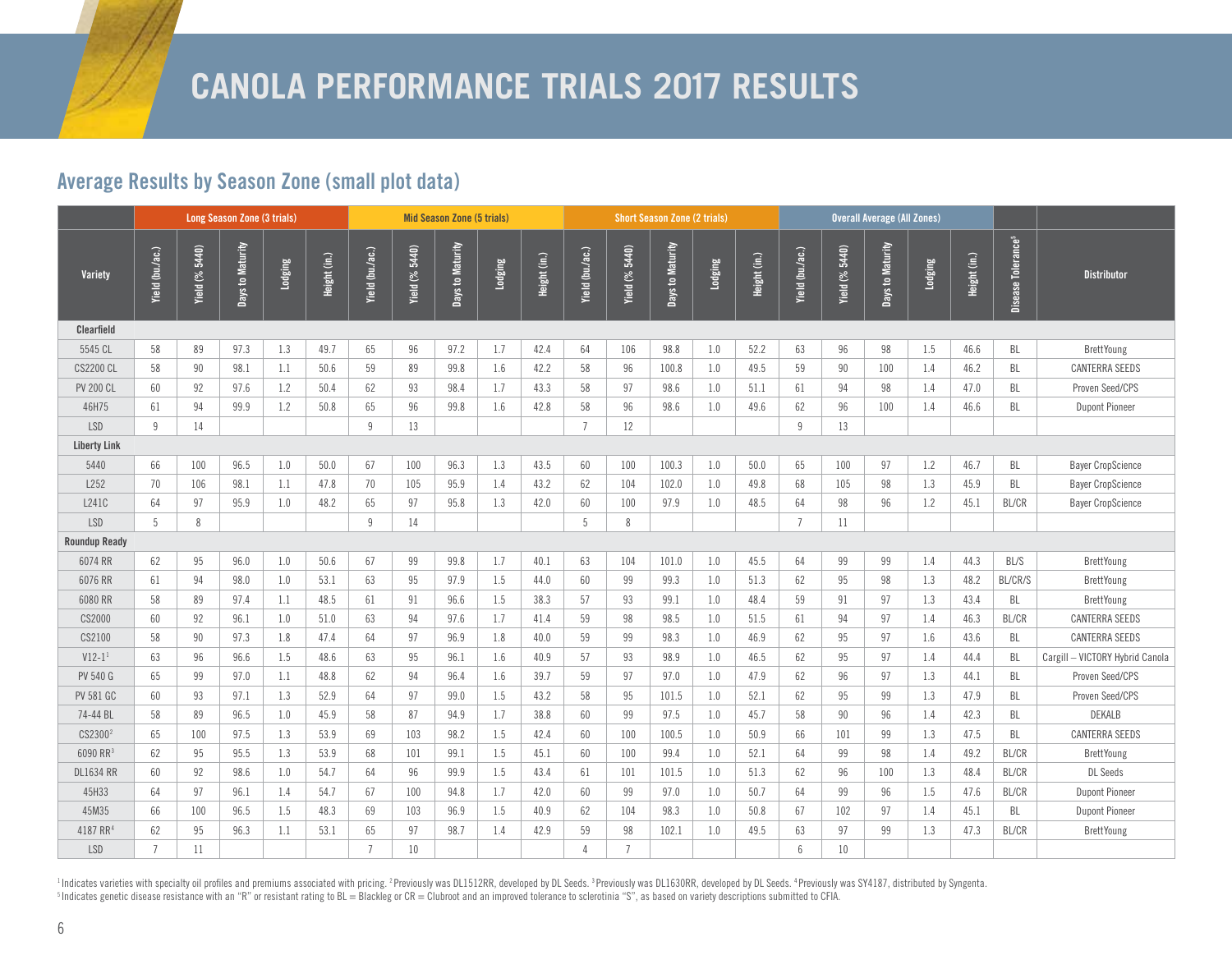#### **CANOLA PERFORMANCE TRIALS 2017 RESULTS**



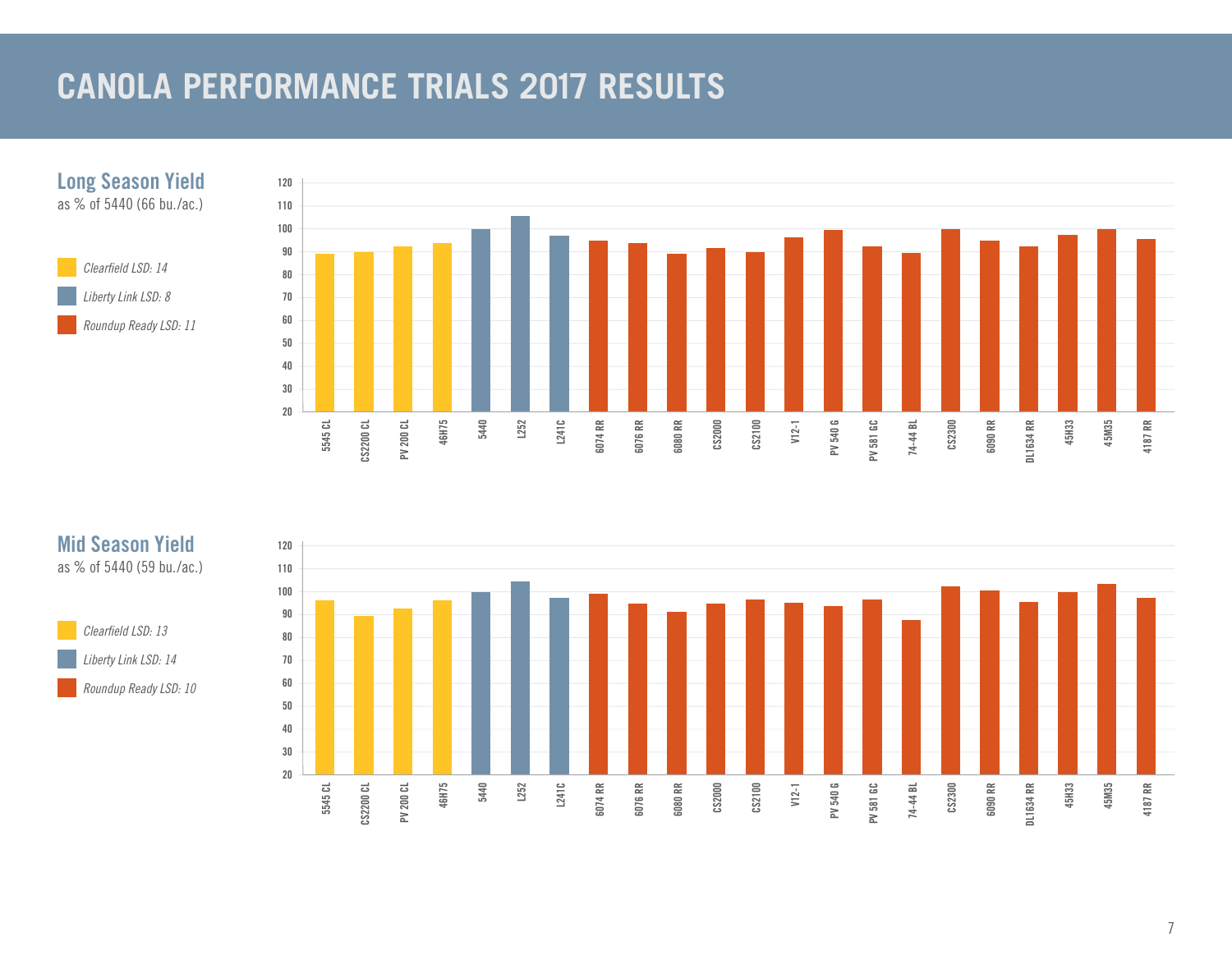Only two sites from the short season zone qualified for the 2017 CPT small plot dataset, which is not sufficient to reliably represent variety performance. Therefore summary data for the short season zone is not included in a graph, but is included in the table on page 6. Please refer to the searchable database at [canolaperformancetrials.ca](http://www.canolaperformancetrials.ca) for more short season zone data and to generate multi-year short season zone graphs.

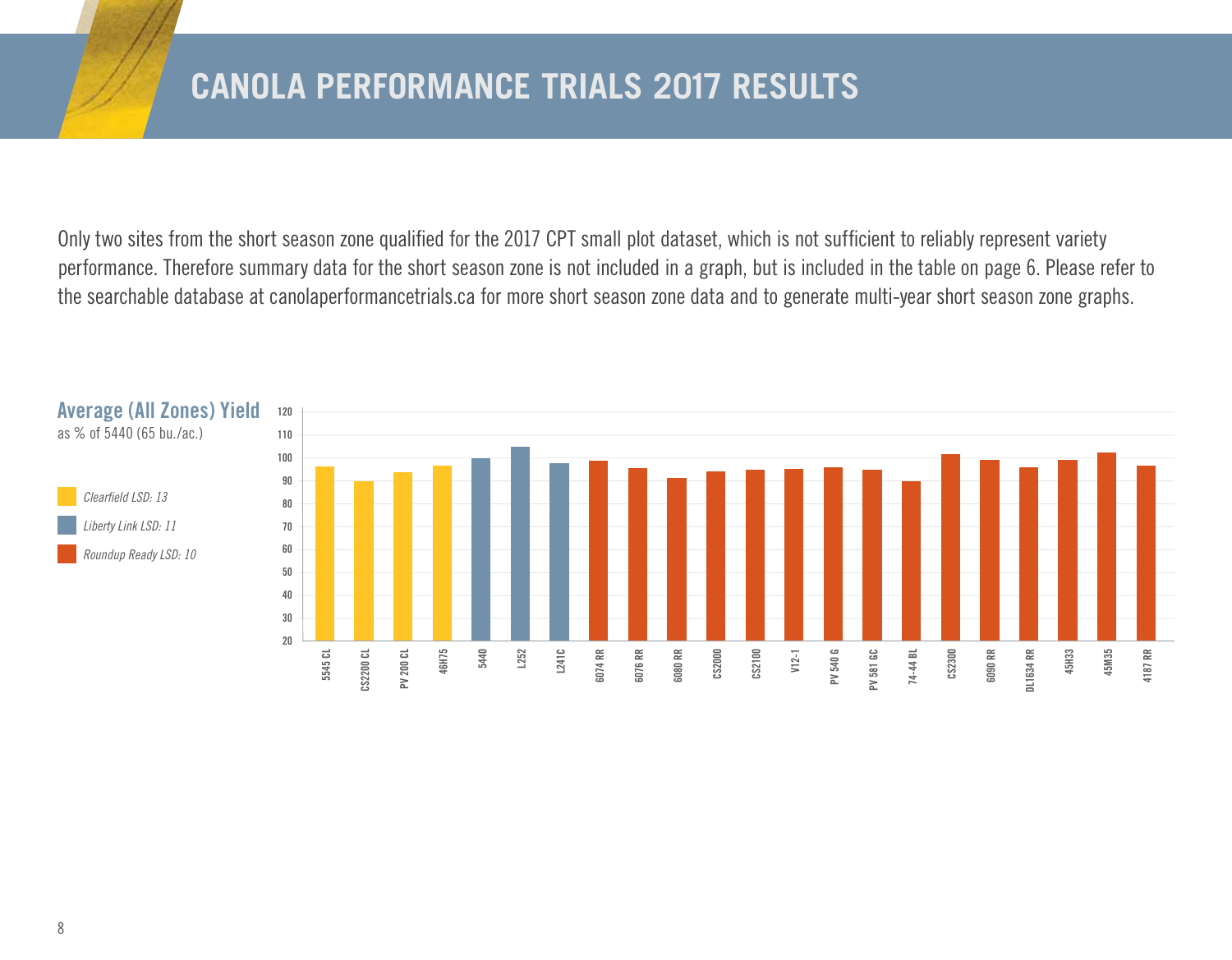#### **Long Season Zone: Small plot results by location**

|                      | Elm Creek, MB   |                |                   |                  |         |              | Melita, MB      |                |                   |                  |         | Lethbridge, AB |                 |                |                   |                  |         |              |                          |
|----------------------|-----------------|----------------|-------------------|------------------|---------|--------------|-----------------|----------------|-------------------|------------------|---------|----------------|-----------------|----------------|-------------------|------------------|---------|--------------|--------------------------|
| Variety              | Yield (bu./ac.) | Yield (% 5440) | Gross Revenue/ac. | Days to Maturity | Lodging | Height (in.) | Yield (bu./ac.) | Yield (% 5440) | Gross Revenue/ac. | Days to Maturity | Lodging | Height (in.)   | Yield (bu./ac.) | Yield (% 5440) | Gross Revenue/ac. | Days to Maturity | Lodging | Height (in.) | <b>Distributor</b>       |
| Clearfield           |                 |                |                   |                  |         |              |                 |                |                   |                  |         |                |                 |                |                   |                  |         |              |                          |
| 5545 CL              | 52              | 71             | \$601             |                  | 1.7     | 45.0         | 58              | 102            | \$665             | 101.8            | 1.0     | 52.0           | 63              | 95             | \$719             | 92.8             |         | 52.2         | BrettYoung               |
| <b>CS2200 CL</b>     | 47              | 63             | \$533             |                  | 1.3     | 47.4         | 62              | 108            | \$706             | 102.8            | 1.0     | 50.8           | 65              | 99             | \$750             | 93.5             |         | 53.6         | <b>CANTERRA SEEDS</b>    |
| <b>PV 200 CL</b>     | 62              | 84             | \$708             |                  | 1.3     | 49.3         | 54              | 95             | \$618             | 101.0            | 1.0     | 52.5           | 66              | 99             | \$752             | 94.3             |         | 49.4         | Proven Seed/CPS          |
| 46H75                | 61              | 82             | \$693             |                  | 1.3     | 46.9         | 54              | 94             | \$614             | 102.8            | 1.0     | 51.9           | 70              | 106            | \$800             | 97.0             |         | 53.7         | <b>DuPont Pioneer</b>    |
| <b>LSD</b>           | 11              |                |                   |                  |         |              | 11              |                |                   |                  |         |                | 6               |                |                   |                  |         |              |                          |
| <b>Liberty Link</b>  |                 |                |                   |                  |         |              |                 |                |                   |                  |         |                |                 |                |                   |                  |         |              |                          |
| 5440                 | 74              | 100            | \$846             |                  | 1.1     | 49.7         | 57              | 100            | \$653             | 100.3            | $1.0\,$ | 51.6           | 66              | 100            | \$758             | 92.8             |         | 48.8         | <b>Bayer CropScience</b> |
| L252                 | 75              | 101            | \$858             |                  | 1.3     | 46.5         | 58              | 102            | \$668             | 101.8            | 1.0     | 48.8           | 76              | 114            | \$865             | 94.5             |         | 48.0         | <b>Bayer CropScience</b> |
| L241C                | 68              | 91             | \$774             |                  | 1.0     | 46.4         | 58              | 101            | \$658             | 100.0            | 1.0     | 48.2           | 66              | 100            | \$755             | 91.8             |         | 50.0         | <b>Bayer CropScience</b> |
| <b>LSD</b>           | 11              |                |                   |                  |         |              | 5               |                |                   |                  |         |                | 5               |                |                   |                  |         |              |                          |
| <b>Roundup Ready</b> |                 |                |                   |                  |         |              |                 |                |                   |                  |         |                |                 |                |                   |                  |         |              |                          |
| 6074 RR              | 64              | 86             | \$729             |                  | 1.0     | 47.5         | 59              | 104            | \$678             | 101.0            | 1.0     | 50.5           | 63              | 95             | \$724             | 91.0             |         | 53.6         | BrettYoung               |
| 6076 RR              | 65              | 88             | \$746             |                  | 1.1     | 50.9         | 58              | 101            | \$659             | 101.8            | 1.0     | 53.7           | 61              | 92             | \$700             | 94.3             |         | 54.8         | BrettYoung               |
| 6080 RR              | 62              | 84             | \$707             |                  | 1.3     | 46.9         | 55              | 97             | \$632             | 100.8            | 1.0     | 49.0           | 58              | 87             | \$661             | 94.0             |         | 49.5         | BrettYoung               |
| CS2000               | 64              | 87             | \$733             |                  | 1.0     | 48.7         | 62              | 108            | \$707             | 100.5            | 1.0     | 52.5           | 53              | 80             | \$605             | 91.8             |         | 51.7         | <b>CANTERRA SEEDS</b>    |
| CS2100               | 58              | 78             | \$660             |                  | 2.5     | 44.5         | 59              | 103            | \$671             | 101.8            | 1.0     | 49.7           | 59              | 89             | \$676             | 92.8             |         | 48.1         | <b>CANTERRA SEEDS</b>    |
| $V12-1*$             | 68              | 93             | \$869             |                  | 2.0     | 47.2         | 58              | 101            | \$731             | 100.5            | 1.0     | 49.9           | 63              | 95             | \$801             | 92.8             |         | 48.8         | Cargill                  |
| PV 540 G             | 63              | 86             | \$725             |                  | 1.3     | 46.9         | 60              | 105            | \$686             | 101.0            | 1.0     | 48.9           | 71              | 108            | \$816             | 93.0             |         | 50.8         | Proven Seed/CPS          |
| <b>PV 581 GC</b>     | 65              | 87             | \$740             |                  | 1.6     | 52.8         | 58              | 102            | \$665             | 101.8            | 1.0     | 53.3           | 59              | 89             | \$672             | 92.5             |         | 52.7         | Proven Seed/CPS          |
| 74-44 BL             | 55              | 74             | \$626             |                  | 1.0     | 44.3         | 58              | 102            | \$668             | 100.8            | 1.0     | 49.4           | 61              | 92             | \$697             | 92.3             |         | 43.9         | DEKALB                   |
| CS2300               | 68              | 93             | \$783             |                  | 1.7     | 52.7         | 60              | 104            | \$682             | 101.8            | 1.0     | 55.2           | 68              | 102            | \$777             | 93.3             |         | 53.7         | <b>CANTERRA SEEDS</b>    |
| 6090 RR              | 62              | 84             | \$708             |                  | 1.5     | 54.1         | 55              | 96             | \$624             | 100.8            | 1.0     | 55.6           | 70              | 106            | \$800             | 90.3             |         | 52.0         | BrettYoung               |
| <b>DL1634 RR</b>     | 61              | 82             | \$697             |                  | 1.0     | 52.3         | 54              | 95             | \$622             | 102.0            | 1.0     | 55.1           | 66              | 100            | \$755             | 95.3             |         | 56.8         | <b>DL</b> Seeds          |
| 45H33                | 69              | 93             | \$789             |                  | 1.8     | 50.1         | 58              | 101            | \$661             | 100.0            | 1.0     | 52.4           | 65              | 98             | \$740             | 92.3             |         | 61.8         | <b>DuPont Pioneer</b>    |
| 45M35                | 71              | 96             | \$815             |                  | 1.9     | 46.4         | 59              | 104            | \$681             | 100.0            | 1.0     | 51.4           | 66              | 100            | \$756             | 93.0             |         | 47.0         | <b>DuPont Pioneer</b>    |
| 4187 RR              | 62              | 84             | \$707             |                  | 1.3     | 50.1         | 58              | 102            | \$665             | 101.0            | 1.0     | 55.1           | 67              | 101            | \$767             | 91.5             |         | 54.0         | BrettYoung               |
| <b>LSD</b>           | 8               |                |                   |                  |         |              | 5               |                |                   |                  |         |                | 9               |                |                   |                  |         |              |                          |
| CV                   | 9.3             |                |                   |                  |         |              | 8.5             |                |                   |                  |         |                | 9.2             |                |                   |                  |         |              |                          |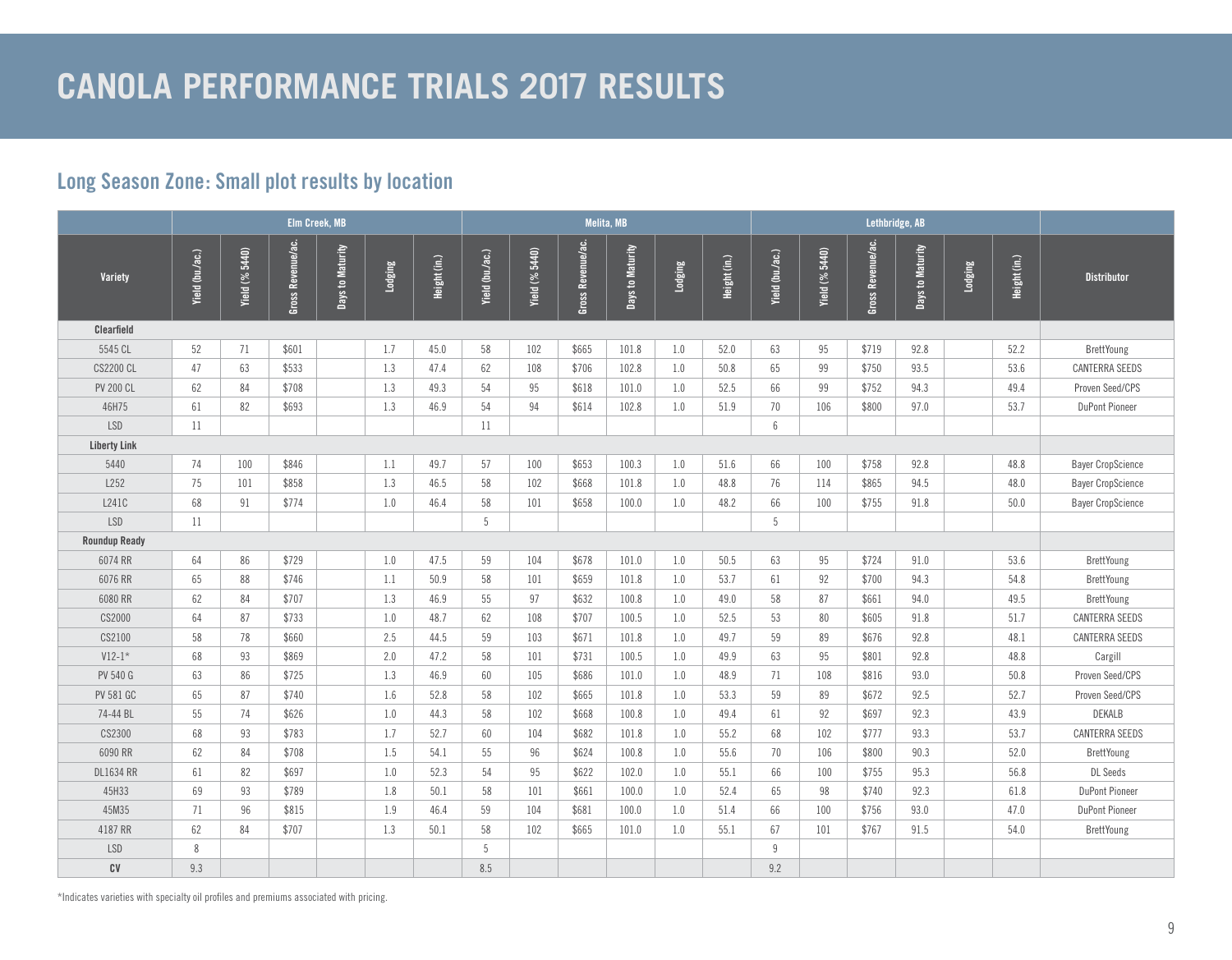#### **Mid Season Zone: Small plot results by location**

|                      | Hague, SK       |                |                      |                  |         |              | <b>Melfort, SK</b> |                |                   |                  |         | Forestburg, AB |                 |                |                   |                  |                  |              |                          |
|----------------------|-----------------|----------------|----------------------|------------------|---------|--------------|--------------------|----------------|-------------------|------------------|---------|----------------|-----------------|----------------|-------------------|------------------|------------------|--------------|--------------------------|
| Variety              | Yield (bu./ac.) | Yield (% 5440) | Revenue/ac.<br>Gross | Days to Maturity | Lodging | Height (in.) | Yield (bu./ac.)    | Yield (% 5440) | Gross Revenue/ac. | Days to Maturity | Lodging | Height (in.)   | Yield (bu./ac.) | Yield (% 5440) | Gross Revenue/ac. | Days to Maturity | Lodging          | Height (in.) | <b>Distributor</b>       |
| Clearfield           |                 |                |                      |                  |         |              |                    |                |                   |                  |         |                |                 |                |                   |                  |                  |              |                          |
| 5545 CL              | 56              | 94             | \$638                | 85.3             | 2.3     | 45.8         | 69                 | 108            | \$785             | 99.3             | 1.3     | 48.1           | 38              | 73             | \$433             |                  | 1.3              | 34.8         | BrettYoung               |
| <b>CS2200 CL</b>     | 51              | 87             | \$584                | 90.5             | 2.0     | 45.1         | 62                 | 98             | \$709             | 98.8             | 1.3     | 59.8           | 43              | 83             | \$493             |                  | 1.2              | 26.2         | <b>CANTERRA SEEDS</b>    |
| <b>PV 200 CL</b>     | 58              | 98             | \$660                | 89.0             | 2.3     | 47.8         | 67                 | 105            | \$763             | 95.8             | 1.5     | 50.5           | 37              | 72             | \$427             |                  | 1.5              | 35.4         | Proven Seed/CPS          |
| 46H75                | 57              | 97             | \$655                | 88.5             | 1.8     | 46.3         | 63                 | 99             | \$722             | 101.5            | 1.3     | 49.3           | 41              | 80             | \$474             |                  | 1.3              | 35.2         | <b>DuPont Pioneer</b>    |
| <b>LSD</b>           | $\overline{7}$  |                |                      |                  |         |              | 5                  |                |                   |                  |         |                | 8               |                |                   |                  |                  |              |                          |
| <b>Liberty Link</b>  |                 |                |                      |                  |         |              |                    |                |                   |                  |         |                |                 |                |                   |                  |                  |              |                          |
| 5440                 | 59              | 100            | \$675                | 87.3             | 1.3     | 47.1         | 63                 | 100            | \$727             | 98.0             | 1.0     | 49.1           | 52              | 100            | \$591             |                  | 1.0              | 38.3         | <b>Bayer CropScience</b> |
| L252                 | 65              | 110            | \$740                | 86.8             | 1.8     | 48.4         | 66                 | 103            | \$750             | 98.8             | 1.0     | 49.3           | 51              | 100            | \$589             |                  | 1.1              | 37.2         | <b>Bayer CropScience</b> |
| L241C                | 55              | 94             | \$632                | 86.3             | 1.3     | 46.8         | 67                 | 106            | \$771             | 100.3            | 1.0     | 47.5           | 46              | 89             | \$525             |                  | 1.0              | 36.8         | <b>Bayer CropScience</b> |
| <b>LSD</b>           | 5               |                |                      |                  |         |              | 6                  |                |                   |                  |         |                | $\overline{7}$  |                |                   |                  |                  |              |                          |
| <b>Roundup Ready</b> |                 |                |                      |                  |         |              |                    |                |                   |                  |         |                |                 |                |                   |                  |                  |              |                          |
| 6074 RR              | 57              | 97             | \$657                | 88.8             | 2.3     | 42.6         | 61                 | 97             | \$702             | 102.3            | 2.0     | 46.4           | 45              | 87             | \$517             |                  | 1.0              | 33.2         | BrettYoung               |
| 6076 RR              | 59              | 99             | \$671                | 89.5             | 1.5     | 45.9         | 57                 | 90             | \$656             | 98.0             | 1.8     | 50.9           | 46              | 89             | \$524             |                  | 1.1              | 38.7         | BrettYoung               |
| 6080 RR              | 56              | 96             | \$647                | 87.8             | 1.8     | 41.8         | 57                 | 90             | \$651             | 97.5             | 1.3     | 46.6           | 44              | 86             | \$507             |                  | 1.5              | 24.0         | BrettYoung               |
| CS2000               | 59              | 100            | \$677                | 88.5             | 2.0     | 46.3         | 60                 | 95             | \$693             | 95.8             | 1.8     | 49.6           | 45              | 88             | \$518             |                  | 1.4              | 27.8         | <b>CANTERRA SEEDS</b>    |
| CS2100               | 61              | 103            | \$694                | 88.5             | 2.0     | 41.5         | 60                 | 94             | \$686             | 97.3             | 2.0     | 45.1           | 46              | 89             | \$525             |                  | 1.6              | 33.7         | <b>CANTERRA SEEDS</b>    |
| $V12-1*$             | 58              | 99             | \$738                | 88.0             | 1.8     | 43.3         | 57                 | 89             | \$721             | 95.8             | 1.8     | 45.4           | 49              | 95             | \$620             |                  | 1.3              | 35.1         | Cargill                  |
| PV 540 G             | 54              | 92             | \$623                | 86.8             | 1.8     | 40.6         | 63                 | 99             | \$722             | 97.0             | 1.5     | 45.6           | 47              | 91             | \$537             |                  | 1.4              | 32.5         | Proven Seed/CPS          |
| <b>PV 581 GC</b>     | 58              | 98             | \$660                | 90.0             | 1.5     | 45.1         | 59                 | 94             | \$680             | 98.0             | 1.8     | 49.8           | 51              | 99             | \$585             |                  | 1.1              | 36.3         | Proven Seed/CPS          |
| 74-44 BL             | 51              | 86             | \$584                | 90.0             | 1.8     | 40.1         | 62                 | 98             | \$709             | 95.5             | 2.0     | 45.0           | 43              | 82             | \$488             |                  | $1.6\phantom{0}$ | 32.7         | DEKALB                   |
| CS2300               | 61              | 103            | \$698                | 89.5             | 1.8     | 44.8         | 63                 | 100            | \$726             | 99.3             | 1.5     | 49.5           | 49              | 94             | \$557             |                  | 1.0              | 36.1         | <b>CANTERRA SEEDS</b>    |
| 6090 RR              | 60              | 103            | \$693                | 90.0             | 1.8     | 48.5         | 59                 | 93             | \$677             | 98.3             | 1.3     | 52.6           | 48              | 93             | \$551             |                  | 1.5              | 37.4         | BrettYoung               |
| <b>DL1634 RR</b>     | 59              | 99             | \$671                | 90.5             | 1.8     | 46.4         | 62                 | 97             | \$706             | 103.0            | 1.5     | 51.4           | 46              | 88             | \$523             |                  | 1.0              | 36.1         | <b>DL</b> Seeds          |
| 45H33                | 63              | 107            | \$720                | 86.3             | 1.8     | 44.8         | 62                 | 98             | \$711             | 96.0             | 1.8     | 47.7           | 47              | 91             | \$535             |                  | 1.8              | 36.1         | <b>DuPont Pioneer</b>    |
| 45M35                | 62              | 104            | \$704                | 90.0             | 1.5     | 44.9         | 63                 | 100            | \$725             | 97.3             | 1.3     | 46.7           | 51              | 98             | \$579             |                  | 1.5              | 34.5         | <b>DuPont Pioneer</b>    |
| 4187 RR              | 62              | 105            | \$712                | 90.3             | 1.8     | 46.7         | 59                 | 93             | \$675             | 100.3            | 1.3     | 48.6           | 45              | 88             | \$520             |                  | 1.0              | 37.3         | <b>BrettYoung</b>        |
| <b>LSD</b>           | 6               |                |                      |                  |         |              | 5                  |                |                   |                  |         |                | 5               |                |                   |                  |                  |              |                          |
| CV                   | 6.9             |                |                      |                  |         |              | 7.1                |                |                   |                  |         |                | 10.5            |                |                   |                  |                  |              |                          |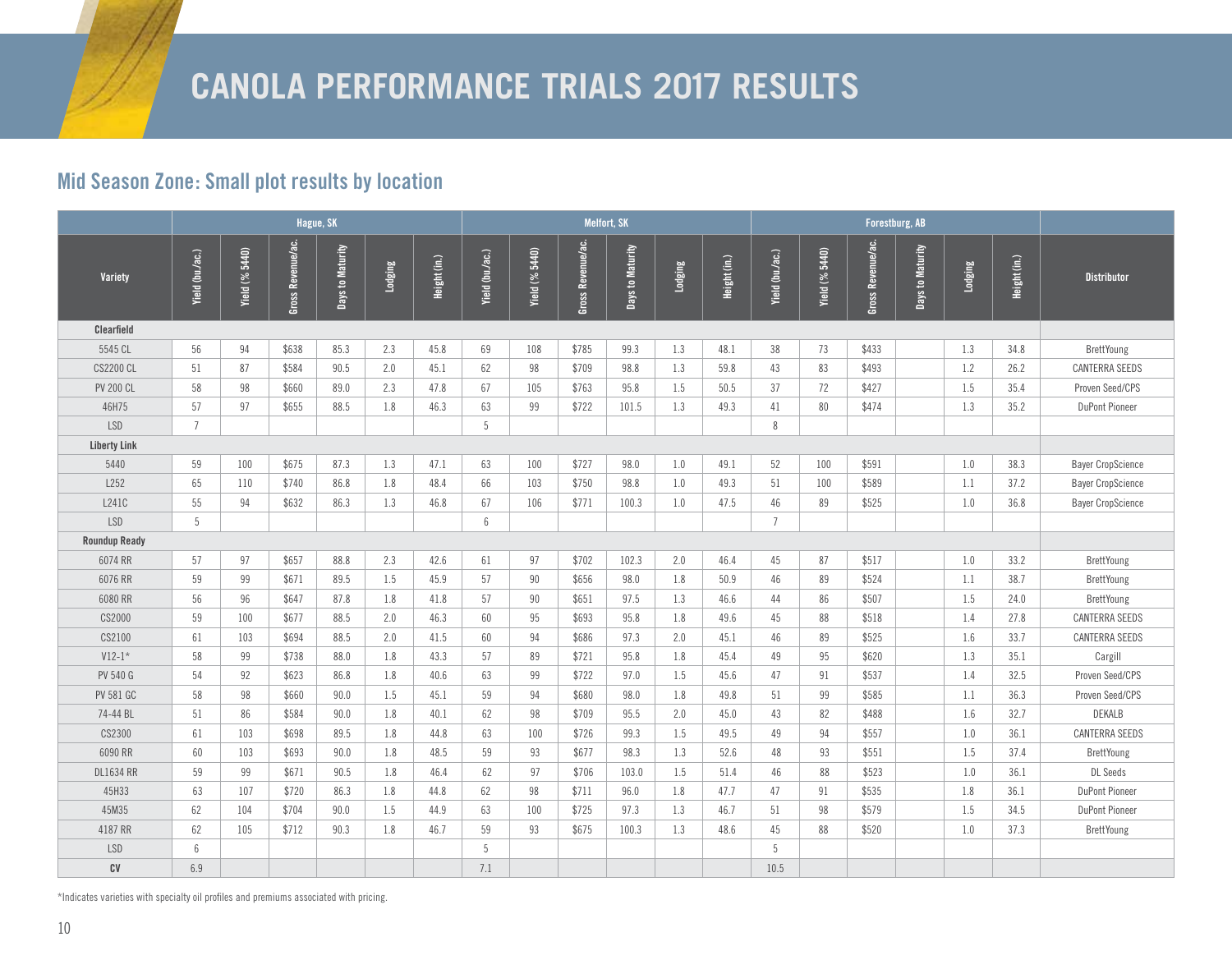#### **Mid Season Zone: Small plot results by location**

|                      | Josephburg, AB  |                       |                   |                  |         |              |                 |                       |                   |                  |         |              |                          |
|----------------------|-----------------|-----------------------|-------------------|------------------|---------|--------------|-----------------|-----------------------|-------------------|------------------|---------|--------------|--------------------------|
| Variety              | Yield (bu./ac.) | <b>Yield (% 5440)</b> | Gross Revenue/ac. | Days to Maturity | Lodging | Height (in.) | Yield (bu./ac.) | <b>Yield (% 5440)</b> | Gross Revenue/ac. | Days to Maturity | Lodging | Height (in.) | <b>Distributor</b>       |
| Clearfield           |                 |                       |                   |                  |         |              |                 |                       |                   |                  |         |              |                          |
| 5545 CL              | 79              | 100                   | \$908             | 104.5            | 2.0     | 43.1         | 83              | 105                   | \$954             | 99.8             | 1.6     | 40.3         | BrettYoung               |
| <b>CS2200 CL</b>     | 74              | 94                    | \$852             | 107.0            | 2.0     | 43.0         | 67              | 85                    | \$766             | 102.8            | 1.6     | 37.2         | <b>CANTERRA SEEDS</b>    |
| <b>PV 200 CL</b>     | 78              | 98                    | \$893             | 105.0            | 2.0     | 43.6         | 71              | 90                    | \$811             | 104.0            | 1.5     | 39.2         | Proven Seed/CPS          |
| 46H75                | 77              | 97                    | \$881             | 105.0            | 2.0     | 44.4         | 85              | 108                   | \$975             | 104.0            | 1.6     | 39.0         | DuPont Pioneer           |
| <b>LSD</b>           | $\overline{9}$  |                       |                   |                  |         |              | 11              |                       |                   |                  |         |              |                          |
| <b>Liberty Link</b>  |                 |                       |                   |                  |         |              |                 |                       |                   |                  |         |              |                          |
| 5440                 | 79              | 100                   | \$909             | 99.8             | 2.0     | 43.1         | 79              | 100                   | \$906             | 100.3            | 1.2     | 39.7         | <b>Bayer CropScience</b> |
| L252                 | 82              | 103                   | \$940             | 98.0             | 2.0     | 42.1         | 86              | 109                   | \$985             | 100.3            | 1.2     | 39.0         | <b>Bayer CropScience</b> |
| L241C                | 80              | 100                   | \$910             | 97.3             | 2.0     | 39.4         | 77              | 97                    | \$882             | 99.3             | 1.2     | 39.3         | <b>Bayer CropScience</b> |
| <b>LSD</b>           | 16              |                       |                   |                  |         |              | 12              |                       |                   |                  |         |              |                          |
| <b>Roundup Ready</b> |                 |                       |                   |                  |         |              |                 |                       |                   |                  |         |              |                          |
| 6074 RR              | 83              | 105                   | \$953             | 105.5            | 2.0     | 41.8         | 85              | 108                   | \$979             | 102.5            | 1.2     | 36.6         | BrettYoung               |
| 6076 RR              | 79              | 100                   | \$906             | 102.5            | 2.0     | 44.8         | 75              | 95                    | \$863             | 101.5            | 1.2     | 39.5         | BrettYoung               |
| 6080 RR              | 78              | 98                    | \$892             | 101.5            | 2.0     | 41.0         | 68              | 86                    | \$779             | 99.8             | 1.2     | 38.0         | BrettYoung               |
| CS2000               | 80              | 101                   | \$918             | 105.8            | 2.0     | 45.9         | 70              | 88                    | \$798             | 100.5            | 1.2     | 37.5         | <b>CANTERRA SEEDS</b>    |
| CS2100               | 82              | 104                   | \$943             | 102.5            | 2.0     | 41.6         | 73              | 93                    | \$841             | 99.3             | 1.2     | 38.1         | <b>CANTERRA SEEDS</b>    |
| $V12-1*$             | 77              | 97                    | \$974             | 101.0            | 2.0     | 42.3         | 76              | 97                    | \$970             | 99.8             | 1.2     | 38.5         | Cargill                  |
| PV 540 G             | 76              | 96                    | \$876             | 101.5            | 2.0     | 40.6         | 71              | 89                    | \$810             | 100.5            | 1.2     | 39.2         | Proven Seed/CPS          |
| <b>PV 581 GC</b>     | 81              | 102                   | \$928             | 106.0            | 2.0     | 45.3         | 72              | 91                    | \$824             | 102.0            | 1.2     | 39.6         | Proven Seed/CPS          |
| 74-44 BL             | 71              | 89                    | \$810             | 96.8             | 2.0     | 39.3         | 64              | 81                    | \$736             | 97.5             | 1.2     | 36.7         | DEKALB                   |
| CS2300               | 85              | 107                   | \$971             | 102.0            | 2.0     | 43.3         | 86              | 108                   | \$981             | 102.0            | 1.2     | 38.2         | <b>CANTERRA SEEDS</b>    |
| 6090 RR              | 83              | 105                   | \$954             | 105.5            | 2.0     | 47.0         | 87              | 110                   | \$993             | 102.5            | 1.2     | 40.1         | BrettYoung               |
| <b>DL1634 RR</b>     | 73              | 92                    | \$839             | 104.3            | 2.0     | 43.0         | 80              | 102                   | \$921             | 102.0            | 1.2     | 39.9         | <b>DL</b> Seeds          |
| 45H33                | 82              | 103                   | \$937             | 97.5             | 2.0     | 42.5         | 79              | 100                   | \$908             | 99.3             | 1.2     | 39.0         | <b>DuPont Pioneer</b>    |
| 45M35                | 89              | 112                   | \$1,019           | 101.0            | 2.0     | 40.7         | 81              | 102                   | \$923             | 99.5             | 1.2     | 37.7         | <b>DuPont Pioneer</b>    |
| 4187 RR              | 76              | 96                    | \$870             | 102.3            | 2.0     | 43.1         | 83              | 105                   | \$948             | 102.0            | 1.2     | 38.8         | BrettYoung               |
| <b>LSD</b>           | $\,8\,$         |                       |                   |                  |         |              | $10\,$          |                       |                   |                  |         |              |                          |
| CV                   | 8.1             |                       |                   |                  |         |              | 10.3            |                       |                   |                  |         |              |                          |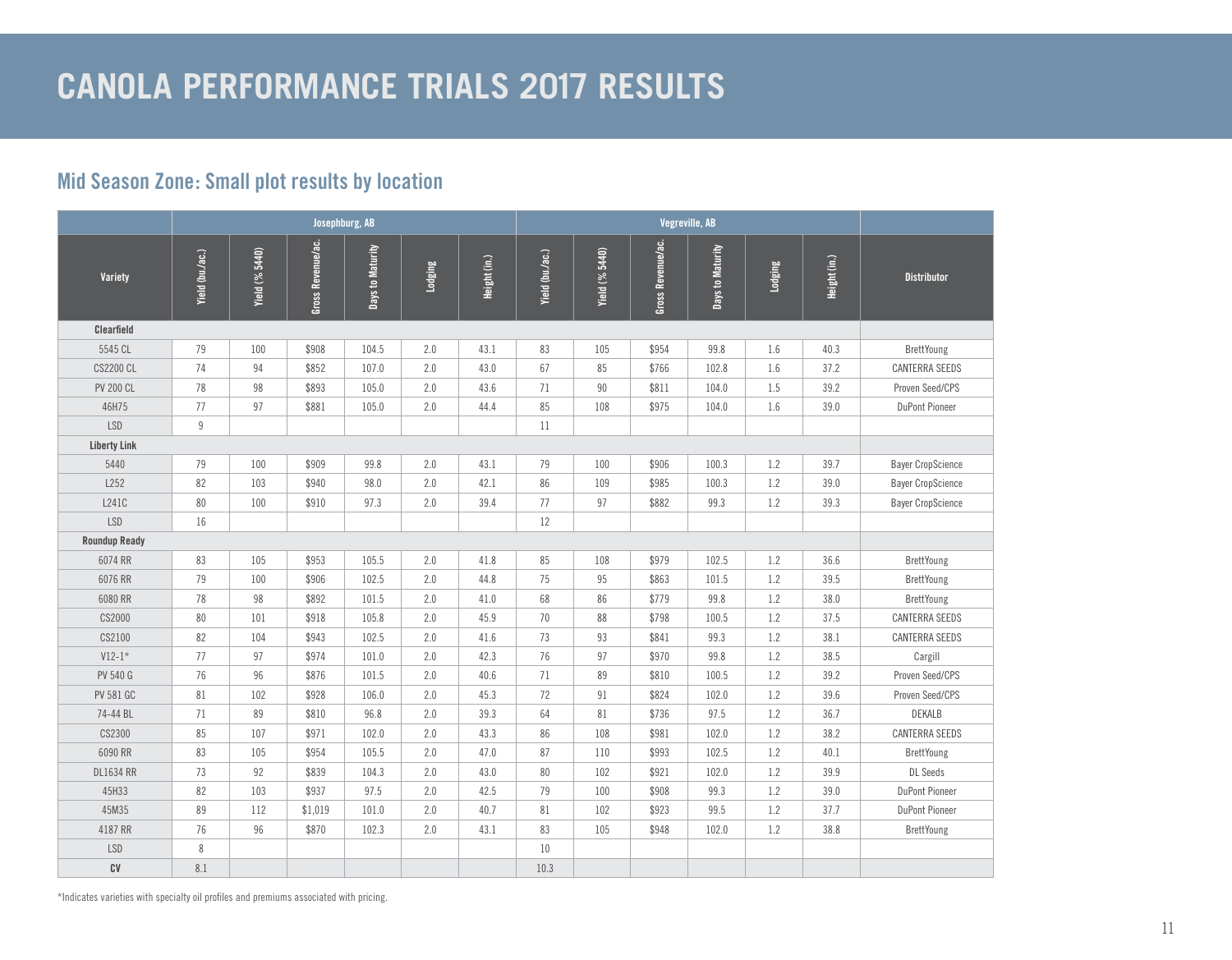#### **Short Season Zone: Small plot results by location**

|                      | Codette, SK     |                |                   |                  |         |              |                 |                       |                   |                  |         |              |                          |
|----------------------|-----------------|----------------|-------------------|------------------|---------|--------------|-----------------|-----------------------|-------------------|------------------|---------|--------------|--------------------------|
| Variety              | Yield (bu./ac.) | Yield (% 5440) | Gross Revenue/ac. | Days to Maturity | Lodging | Height (in.) | Yield (bu./ac.) | <b>Yield (% 5440)</b> | Gross Revenue/ac. | Days to Maturity | Lodging | Height (in.) | <b>Distributor</b>       |
| Clearfield           |                 |                |                   |                  |         |              |                 |                       |                   |                  |         |              |                          |
| 5545 CL              | 78              | 104            | \$898             | 97.0             | 1.0     | 52.9         | 49              | 107                   | \$560             | 100.5            | 1.0     | 51.6         | BrettYoung               |
| <b>CS2200 CL</b>     | 71              | 95             | \$817             | 95.5             | 1.0     | 48.3         | 45              | 98                    | \$510             | 106.0            | 1.0     | 50.7         | <b>CANTERRA SEEDS</b>    |
| <b>PV 200 CL</b>     | 72              | 96             | \$825             | 94.0             | 1.0     | 53.0         | 45              | 98                    | \$510             | 103.3            | 1.0     | 49.2         | Proven Seed/CPS          |
| 46H75                | 72              | 96             | \$826             | 94.3             | 1.0     | 50.7         | 44              | 97                    | \$505             | 103.0            | 1.0     | 48.4         | <b>DuPont Pioneer</b>    |
| <b>LSD</b>           | $\overline{7}$  |                |                   |                  |         |              | $\mathfrak{Z}$  |                       |                   |                  |         |              |                          |
| <b>Liberty Link</b>  |                 |                |                   |                  |         |              |                 |                       |                   |                  |         |              |                          |
| 5440                 | 75              | 100            | \$860             | 96.0             | 1.0     | 51.3         | 45              | 100                   | \$521             | 104.5            | 1.0     | 48.8         | <b>Bayer CropScience</b> |
| L252                 | 77              | 102            | \$881             | 97.0             | 1.0     | 51.2         | 48              | 105                   | \$548             | 107.0            | 1.0     | 48.4         | <b>Bayer CropScience</b> |
| L241C                | 72              | 95             | \$820             | 94.0             | 1.0     | 50.2         | 48              | 105                   | \$549             | 101.8            | 1.0     | 46.9         | <b>Bayer CropScience</b> |
| <b>LSD</b>           | 5               |                |                   |                  |         |              | 3               |                       |                   |                  |         |              |                          |
| <b>Roundup Ready</b> |                 |                |                   |                  |         |              |                 |                       |                   |                  |         |              |                          |
| 6074 RR              | 76              | 102            | \$875             | 95.3             | 1.0     | 48.7         | 49              | 107                   | \$557             | 106.8            | 1.0     | 42.3         | BrettYoung               |
| 6076 RR              | 77              | 102            | \$878             | 95.8             | 1.0     | 52.1         | 44              | 96                    | \$502             | 102.8            | 1.0     | 50.4         | BrettYoung               |
| 6080 RR              | 72              | 96             | \$829             | 93.5             | 1.0     | 47.0         | 41              | 90                    | \$469             | 104.8            | 1.0     | 49.7         | BrettYoung               |
| CS2000               | 73              | 97             | \$832             | 94.3             | 1.0     | 51.9         | 45              | 100                   | \$520             | 102.8            | 1.0     | 51.1         | <b>CANTERRA SEEDS</b>    |
| CS2100               | 73              | 97             | \$832             | 94.0             | 1.0     | 47.6         | 46              | 101                   | \$526             | 102.5            | 1.0     | 46.2         | <b>CANTERRA SEEDS</b>    |
| $V12-1*$             | 74              | 98             | \$936             | 96.3             | 1.0     | 49.3         | 40              | 87                    | \$503             | 101.5            | 1.0     | 43.8         | Cargill                  |
| PV 540 G             | 75              | 100            | \$857             | 93.5             | 1.0     | 46.4         | 43              | 95                    | \$493             | 100.5            | 1.0     | 49.4         | Proven Seed/CPS          |
| <b>PV 581 GC</b>     | 72              | 96             | \$830             | 99.0             | 1.0     | 52.2         | 43              | 94                    | \$490             | 104.0            | 1.0     | 52.0         | Proven Seed/CPS          |
| 74-44 BL             | 75              | 100            | \$862             | 91.3             | 1.0     | 45.5         | 44              | 97                    | \$506             | 103.8            | 1.0     | 46.0         | DEKALB                   |
| CS2300               | 73              | 97             | \$838             | 98.8             | 1.0     | 51.6         | 47              | 103                   | \$534             | 102.3            | 1.0     | 50.2         | <b>CANTERRA SEEDS</b>    |
| 6090 RR              | 77              | 102            | \$882             | 94.5             | 1.0     | 53.0         | 44              | 97                    | \$503             | 104.3            | 1.0     | 51.2         | BrettYoung               |
| <b>DL1634 RR</b>     | 77              | 102            | \$881             | 100.0            | 1.0     | 50.9         | 45              | 100                   | \$521             | 103.0            | 1.0     | 51.7         | <b>DL</b> Seeds          |
| 45H33                | 75              | 100            | \$857             | 93.0             | 1.0     | 50.8         | 45              | 99                    | \$517             | 101.0            | 1.0     | 50.6         | <b>DuPont Pioneer</b>    |
| 45M35                | 76              | 101            | \$868             | 93.8             | 1.0     | 50.6         | 49              | 107                   | \$559             | 102.8            | 1.0     | 51.0         | <b>DuPont Pioneer</b>    |
| 4187 RR              | 73              | 98             | \$841             | 98.5             | 1.0     | 51.7         | 44              | 98                    | \$509             | 105.8            | 1.0     | 47.2         | BrettYoung               |
| <b>LSD</b>           | $\overline{4}$  |                |                   |                  |         |              | 4               |                       |                   |                  |         |              |                          |
| CV                   | 4.5             |                |                   |                  |         |              | 7.5             |                       |                   |                  |         |              |                          |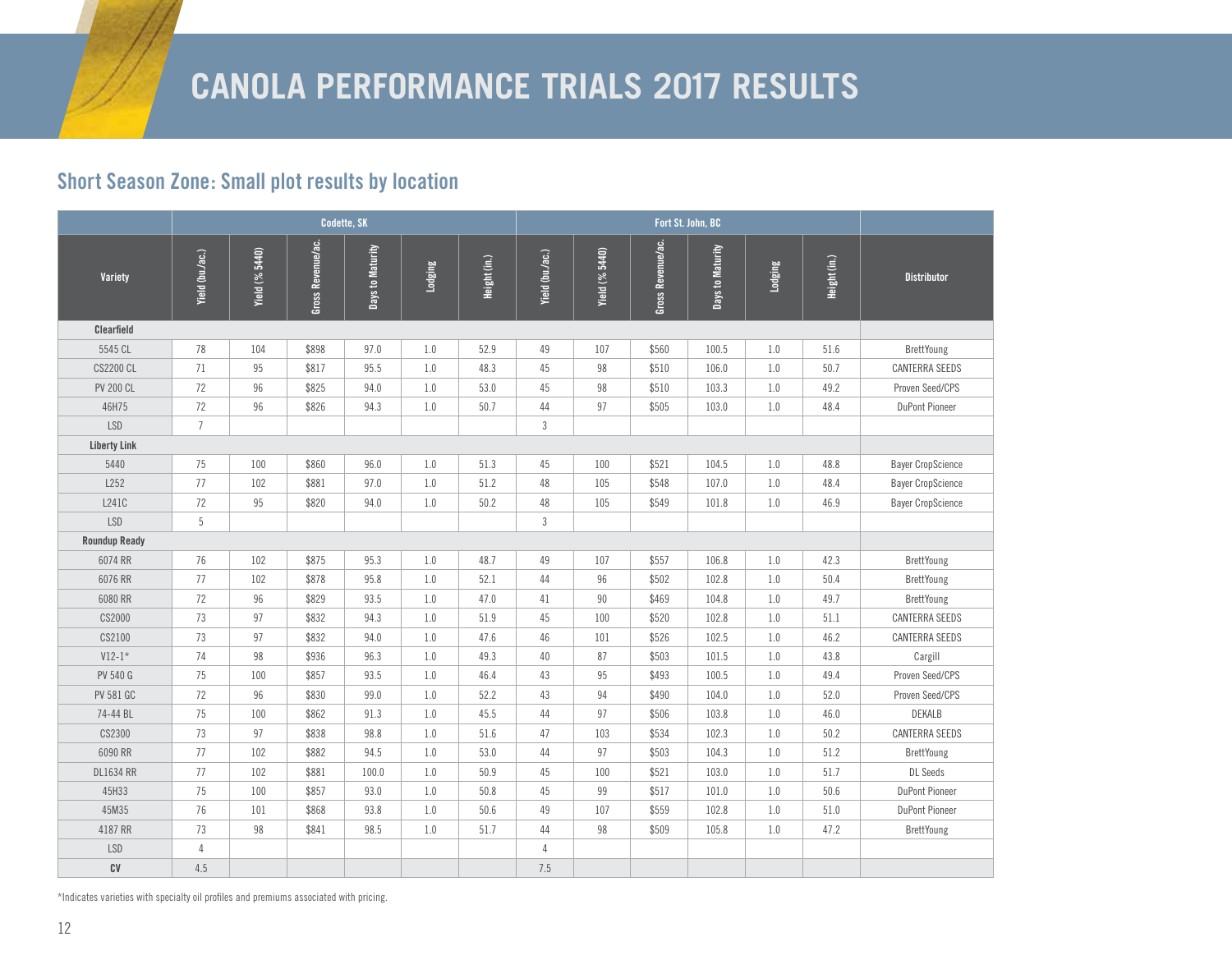#### **Field Scale Trial Yield Results**

Field scale trials are managed by growers using their typical production practices. Trials are planted, swathed, harvested and, when necessary, sprayed by growers using the respective herbicide systems according to established protocols. Individual plots range from 0.5 to 1.5 acres. When comparing average results between varieties, consider the number of test sites for each variety. Field scale trials occasionally produce data that is above or below the expected range. If agronomic observations cannot explain these outliers, then they are checked against the statistical limits of deviation established by the CPT Technical Committee. If the data falls outside the limits, it is removed. For more details on individual trials and for interactive search and comparison tools on all final datasets since 2011, visit **[canolaperformancetrials.ca](http://www.canolaperformancetrials.ca).**

|                         | 2017 Standard Yield Results (bu./ac.) |                     |
|-------------------------|---------------------------------------|---------------------|
|                         | <b>Roundup Ready</b>                  | <b>Liberty Link</b> |
| <b>Location</b>         | 45H33                                 | L252                |
| <b>Long Season Zone</b> | 55.9                                  | $61.2*$             |
| Coaldale, AB            | 64.5                                  | 70.8                |
| Deloraine, MB           | 56.5                                  | 57.6                |
| Holland, MB             | 49.5                                  | 60.8                |
| Indian Head, SK         | 60.6                                  | 65.8                |
| Regina, SK              | 38.4                                  | 45.3                |
| St. Adolphe, MB         | 59.5                                  | 62.7                |
| Starbuck, MB            | 62.0                                  | 65.5                |
| <b>Mid Season Zone</b>  | 53.3                                  | $56.9*$             |
| Carbon, AB              | 56.2                                  | 62.7                |
| Dauphin, MB             | 52.1                                  | 58.0                |
| Fulda, SK               | 58.9                                  | 59.0                |
| High River, AB          | 35.4                                  | 46.9                |
| Kinistino, SK           | 54.2                                  | 55.6                |
| Maskwacis, AB           | 67.9                                  | 66.5                |
| Minnedosa, MB           | 50.2                                  | 55.0                |
| Norguay, SK             | 65.5                                  | 65.3                |
| Porcupine Plain, SK     | 44.9                                  | 51.3                |
| Provost, AB             | 53.8                                  | 51.5                |
| Trochu, AB              | 62.3                                  | 68.8                |
| Unity, SK               | 47.4                                  | 48.9                |
| Vanscoy, SK             | 45.3                                  | 49.2                |
| Yorkton, SK             | 51.7                                  | 58.4                |

|                              | 2017 Standard Yield Results (bu./ac.) (con't) |                     |  |  |  |  |  |  |  |  |  |
|------------------------------|-----------------------------------------------|---------------------|--|--|--|--|--|--|--|--|--|
|                              | <b>Roundup Ready</b>                          | <b>Liberty Link</b> |  |  |  |  |  |  |  |  |  |
| <b>Location</b>              | 45H33                                         | L252                |  |  |  |  |  |  |  |  |  |
| <b>Short Season Zone</b>     | 49.6                                          | $53.2*$             |  |  |  |  |  |  |  |  |  |
| Athabasca, AB                | 68.0                                          | 66.9                |  |  |  |  |  |  |  |  |  |
| Fairview, AB                 | 38.5                                          | 43.9                |  |  |  |  |  |  |  |  |  |
| Hawk Hills, AB               | 37.0                                          | 41.8                |  |  |  |  |  |  |  |  |  |
| Nampa, AB                    | 51.3                                          | 58.1                |  |  |  |  |  |  |  |  |  |
| Swan River, MB               | 53.0                                          | 55.4                |  |  |  |  |  |  |  |  |  |
|                              |                                               |                     |  |  |  |  |  |  |  |  |  |
| <b>Total (all locations)</b> | 53.3                                          | $57.4*$             |  |  |  |  |  |  |  |  |  |

|                              | 2017 Clubroot-Resistant Yield Results (bu./ac.) |                     |
|------------------------------|-------------------------------------------------|---------------------|
|                              | <b>Roundup Ready</b>                            | <b>Liberty Link</b> |
| <b>Location</b>              | <b>CS2000</b>                                   | L241C               |
| Athabasca, AB                | 65.1                                            | 66.4                |
| Bentley, AB                  | 59.8                                            | 53.7                |
| Maskwacis, AB                | 66.2                                            | 67.4                |
| Namao, AB                    | 77.5                                            | 75.5                |
| Provost, AB                  | 46.3                                            | 49.5                |
| Trochu, AB                   | 66.9                                            | 65.4                |
| Wetaskiwin, AB               | 52.8                                            | 58.1                |
|                              |                                                 |                     |
| <b>Total (all locations)</b> | 62.1                                            | $62.3$ ns           |

\*L252 yield was statistically higher than 45H33 (at a 5% confidence level).

\*\*L140P yield was statistically higher than 45M35 and 75-65RR (at a 5% confidence level) while the yields of 45M35 and 75-65RR were not statistically different.  $ns = not$  significant

Please note that L140P and 75-65 RR are only shown in the field scale trial results (and not the standard small plot trial results) because they were only entered in the small plot trials with the straight cut protocol, which were not included in this booklet.

A new straight cut (SC) protocol was utilized in 2017 to evaluate varieties recommended for straight cutting. The SC protocol requires that varieties are straight cut at ~12% moisture. For more details, see the CPT protocols at: canolaperformancetrials.ca/trial-protocol. As the first year with this SC protocol, eight CPT small plot sites were planted with varieties recommended for straight cutting. Throughout the growing season and the CPT Technical Committee review process, most of these sites were recommended for canceling or removal from the dataset, so in the end only one small plot SC trial site was approved for publishing. However, since one site isn't a sufficient number to accurately represent varieties, the data from this site is not included in this booklet. Field scale SC trials are below.

| 2017 Straight Cut Yield Results (bu./ac.) |                      |                      |                     |  |  |  |  |  |  |  |
|-------------------------------------------|----------------------|----------------------|---------------------|--|--|--|--|--|--|--|
|                                           | <b>Roundup Ready</b> | <b>Roundup Ready</b> | <b>Liberty Link</b> |  |  |  |  |  |  |  |
| <b>Location</b>                           | 45M35                | 75-65 RR             | <b>L140P</b>        |  |  |  |  |  |  |  |
| <b>Long Season Zone</b>                   | 42.9                 | 42.6                 | $44.7**$            |  |  |  |  |  |  |  |
| Arcola, SK                                | 42.9                 | 46.2                 | 48.7                |  |  |  |  |  |  |  |
| Estevan, SK                               | 44.1                 | 40.8                 | 45.1                |  |  |  |  |  |  |  |
| Milestone, SK                             | 41.4                 | 38.0                 | 41.2                |  |  |  |  |  |  |  |
| Neville, SK                               | 28.0                 | 27.3                 | 26.9                |  |  |  |  |  |  |  |
| Regina, SK                                | 33.8                 | 39.4                 | 41.4                |  |  |  |  |  |  |  |
| Rosser, MB                                | 60.6                 | 60.2                 | 60.8                |  |  |  |  |  |  |  |
| Russell, MB                               | 53.0                 | 50.9                 | 55.3                |  |  |  |  |  |  |  |
| St. Adolphe, MB                           | 53.3                 | 51.8                 | 57.1                |  |  |  |  |  |  |  |
| Swift Current, SK                         | 29.2                 | 28.9                 | 26.3                |  |  |  |  |  |  |  |
| <b>Mid Season Zone</b>                    | 60.4                 | 61.9                 | 63.0 ns             |  |  |  |  |  |  |  |
| Carbon, AB                                | 53.8                 | 55.1                 | 61.1                |  |  |  |  |  |  |  |
| Eyebrow, SK                               | 47.5                 | 48.0                 | 49.2                |  |  |  |  |  |  |  |
| Kyle, SK                                  | 79.9                 | 82.6                 | 78.7                |  |  |  |  |  |  |  |
|                                           |                      |                      |                     |  |  |  |  |  |  |  |
| <b>Total (all locations)</b>              | 47.3                 | 47.4                 | $49.3***$           |  |  |  |  |  |  |  |